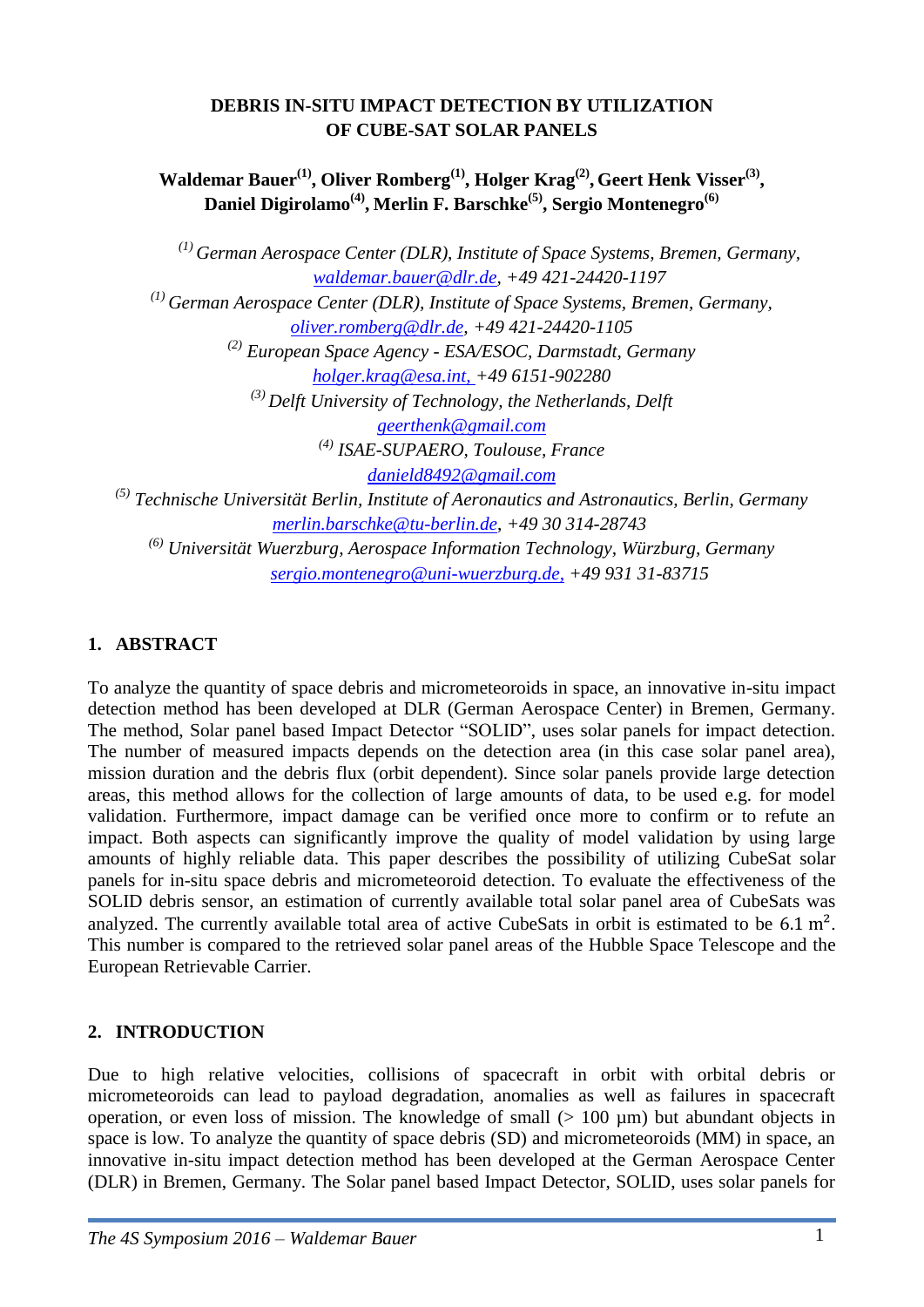impact detection. Since solar panels provide large detection areas, this method allows the collection of large amounts of data, to be used e.g. for model validation. A ground verification of this detection method has been performed by hypervelocity impact tests at Fraunhofer´s Ernst-Mach-Institut (EMI), Freiburg, Germany. The objective of this investigation was to test the applicability of the developed method concerning in-situ detection of orbital debris and micrometeoroids. The achieved test results are in agreement with ESA developed damage equations and the functionality of the detector has clearly been demonstrated. The next step will be the verification of the detection method on orbit on the microsatellite TechnoSat of the Technische Universität Berlin, contracted to be launched in 2017.

CubeSats have traditionally been utilized for communication, technology demonstration, science, education and military applications [18]. The number of CubeSats in orbits is continuing to grow and offers new possibilities for the employment of CubeSat solar panels for in-situ debris and micrometeoroid detection. To be able to assess if the SOLID debris detector would be useful on CubeSats we analyzed the total amount of available solar panel area.

## **3. "SOLID" IN-SITU DETECTION CONCEPT**

The functional principle of SOLID detection method has been described in [4], [6]. However, within this paper the principal adaptation of the detection method to a standard solar panel is summarized in the following. [Figure 1](#page-1-0) shows an example solar panel adapted for impact detection.



Figure 1: Solar panel adaptation for the SOLID concept

<span id="page-1-0"></span>The SOLID concept modifies the insulation layer behind the solar cells of common solar panels. The modified panel integrates two layers of copper lines between the insulation layers (usually Kapton). The two copper layers are aligned in perpendicular directions, forming a detection grid. In case of an impact event, the colliding particle causes damage which can range in depth from the cover glass layer down to the detection layer and consequently cuts several copper lines in the grid. The number and position of the severed strips can be identified by the detection electronics and software. The diameter of the impactor that causes the damage can be estimated by utilizing ESA damage equations provided in [16], [17]. The estimation procedure can be found in [5], [6].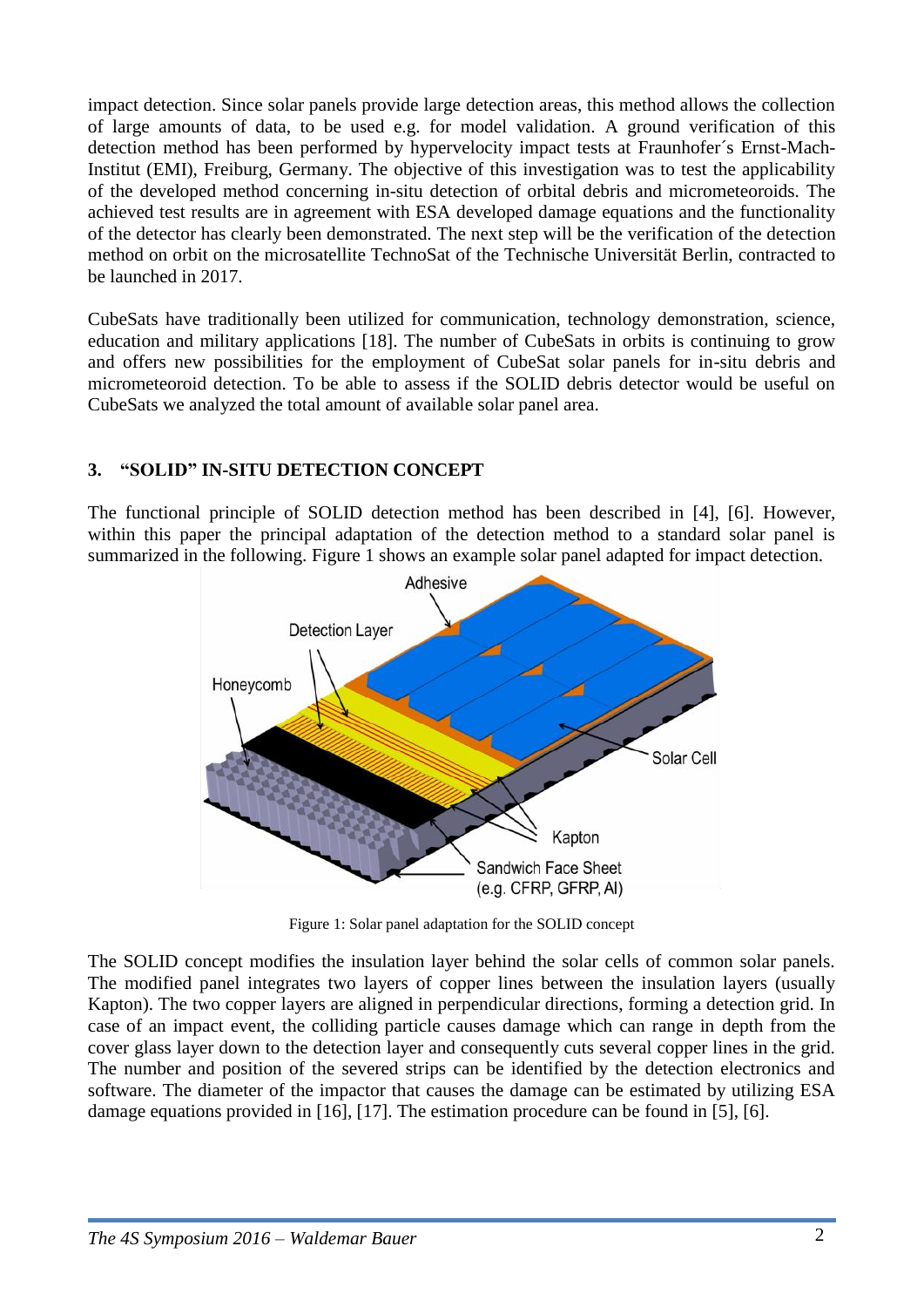#### **4. IN-ORBIT VERIFICATION**

The On Orbit Verification (OOV) of the SOLID detection system will be performed on the TechnoSat mission in 2017. The OOV is carried out in close cooperation between DLR, Bremen, Germany; Technische Universität Berlin, Germany and University Würzburg, Germany. The detection panels provided by DLR will be controlled by utilizing an experiment computer that replicates the board computer of the TechnoSat spacecraft (S/C) developed by Technische Universität Berlin. The software for the SOLID experiment is developed and tested at the University of Würzburg. [Figure](#page-2-0) 2 shows the TechnoSat S/C of Technische Universität Berlin in operational configuration. TechnoSat is a nanosatellite that carries a number of different payloads for OOV [2], [3]. The launch mass of the satellite is 20 kg and its volume is  $465 \times 465 \times 305$  mm<sup>3</sup>.

TechnoSat is equipped with 17 equivalent solar panels. Each of the 17 panels includes six solar cells, which are glued to the printed circuit board (PCB) substrate. Four of the seventeen solar panels were adapted for SD and MM impact detection. [Figure](#page-2-0) 2 right shows a top view of the TechnoSat and the distribution of the four SOLID panels utilized for impact detection.



Figure 2: TechnoSat S/C (left) TechnoSat S/C nadir face with SOLID panels indicated (right)

<span id="page-2-0"></span>[Figure](#page-2-1) 3 shows a qualification model of a TechnoSat solar panel equipped with SOLID detector for SD and MM impact detection (left) and an enlarged section view of the detection panel, where the X and Y traces behind the solar cells can be seen (right). The two detection layers for the axes X and Y respectively are integrated into the TechnoSat PCB design as shown in [Figure 1.](#page-1-0) The PCB is glued to the aluminum structure panel that is bolted to the primary structure of the TechnoSat S/C. On the top side of the PCB, six solar cells are arranged. The flight hardware is already manufactured and will soon be integrated into the satellite.



<span id="page-2-1"></span>Figure 3: SOLID panel manufactured for the TechnoSat mission (left), enlarged section view of the sensor (right)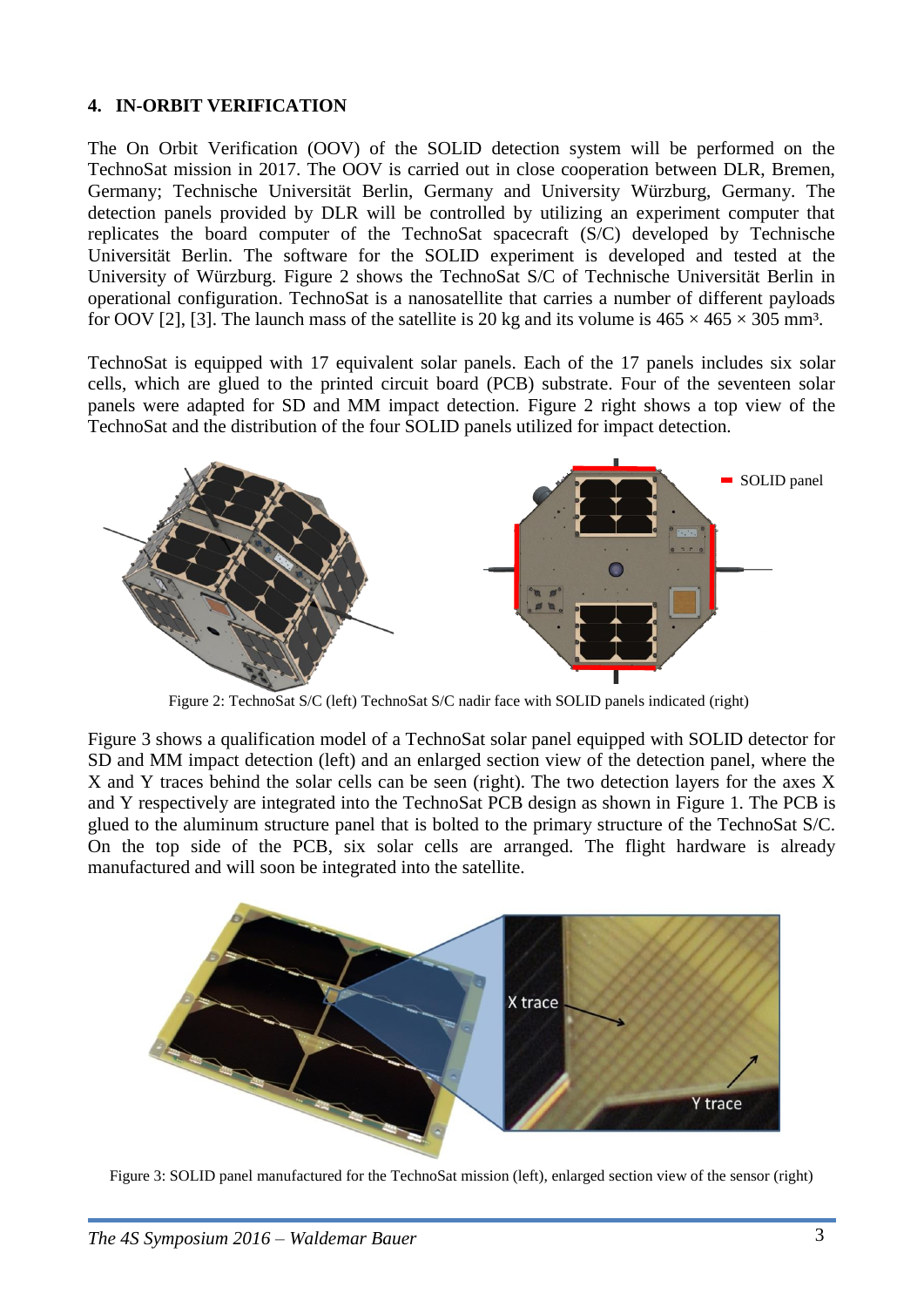[Figure](#page-3-0) 4 shows a schematic view of four SOLID panels and the corresponding SOLID board computer. The panels (1, 2, 3 and 4, see also [Figure](#page-2-0) 2) are controlled via a I2C bus and two panels are connected to each of the two busses. The four panels will be continuously analyzed one after another. The data regarding registered impacts on the panels will be stored by the satellite's onboard computer for subsequent downlink. Additionally, the current status of all panels can be requested as a real-time telemetry for immediate examination. The estimation of the impactor, that caused damage on the panel will be performed on-ground by utilizing ESA developed damage equations [14], [15].



Figure 4: Manufactured SOLID Panel for SD MM detection

## <span id="page-3-0"></span>**5. CUBE-SAT UTILIZATION FOR IN-SITU DEBRIS DETECTION**

The environmental models like MASTER (ESA) or ORDEM (NASA) are validated by measured data. Objects larger than 1-2 cm can be statistically detected by ground based systems (limited coverage). Objects that are below this threshold need to be detected by space based systems e.g. insitu impact detectors. Based on simulation results of e.g. MASTER model, it is understood that the quantity of objects in space is increasing nearly exponentially with decreasing object diameter. Consequently, a spacecraft in orbit will encounter a large number of impacts with smaller objects and a low number of impacts with larger objects. Because of this fact, the impact detector should have a large detection area and shall operate over a long time period in orbit to provide a statistically reliable quantity of measurement data. For example the solar panels of a satellite placed in an orbit at 800 km attitude and 98 ° inclination will detect ca. 1,51E 02 impacts of 100 µm and ca. 9,53E -05 impacts of 1 cm objects per m² per year. This means that objects with a diameter of 100 µm will impact every 2.4 days and objects with a diameter of 1 cm every 10,000 years. This analysis was performed by using the MASTER model. A sun oriented surface was chosen to represent deployed solar panels of a satellite. Only objects that hit the sun eliminated side (solar cell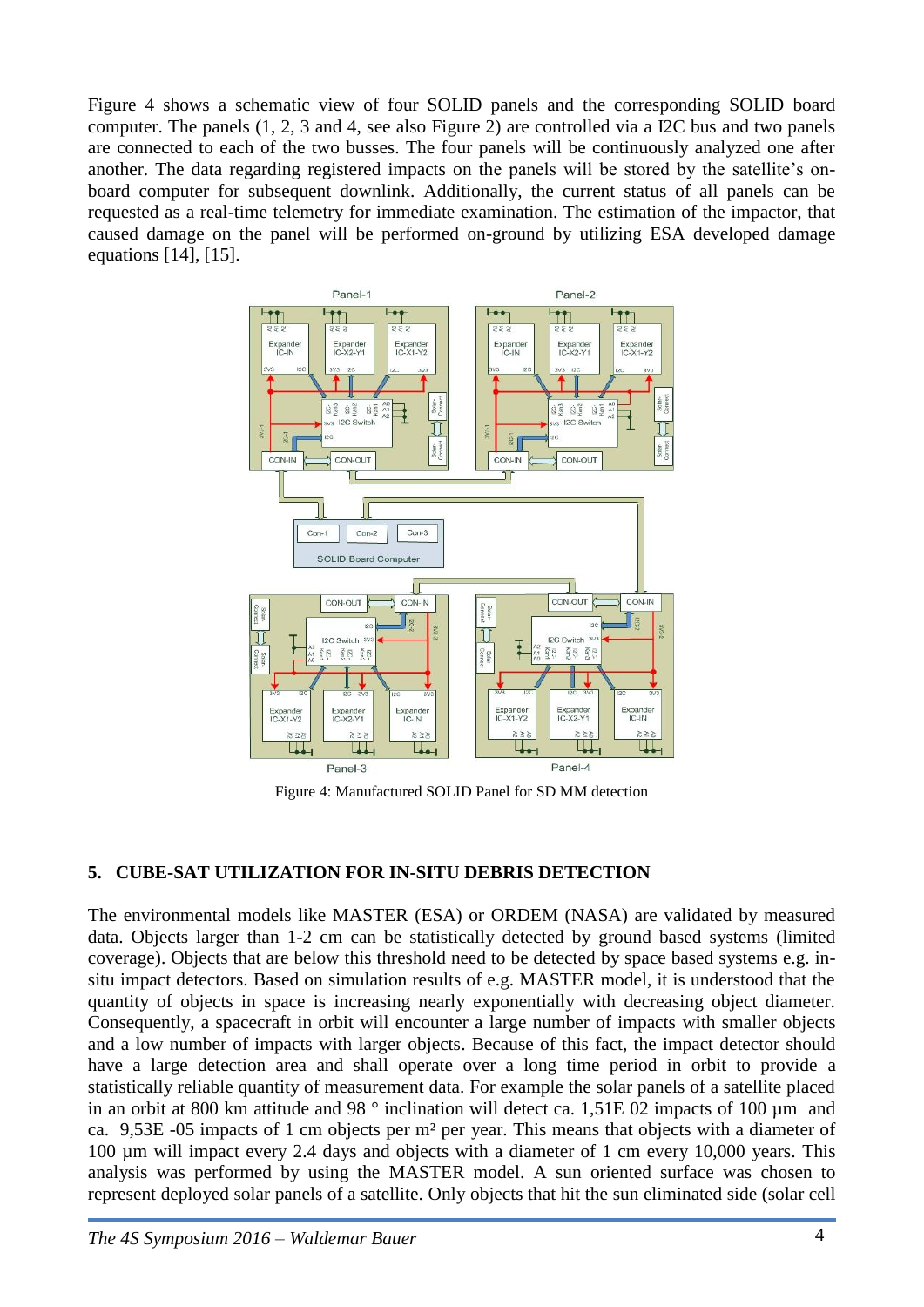covered side of the solar panels) are considered. However, for debris detection the SOLID detection layer can also be placed on the back side of the solar panel to detect the objects impacting from the back side. Furthermore, objects having a millimeter diameter will penetrate the panel. In this way, a higher number of impacts will be detected and the impact interval is lower.

Comparing to large satellites like the Hubble Space Telescope (HST), CubeSats are only able to provide a very small solar panel area. Furthermore, the solar panels of CubeSats are often body mounted. Therefore, only small objects (e.g. 100 µm) can be detected by using solar panels of one 1U CubeSat. Moreover, the CubeSats are designed for short operational lifetimes (e.g. 1 year). However, deployable solar panels for CubeSat missions were developed in the past such as 1U Outernet Platform [7], 2U RAIKO [10] or 3U Delfi-n3Xt [21]. Furthermore, the CubeSat community is growing rapidly and the number of satellites is increasing year by year. In this way, retired CubeSats are replaced by new ones. [Figure](#page-4-0) 5 shows the relationship between the number of satellites and clients. The private companies contributed in 2014 and 2015 more than 2/3 of the total number of CubeSats.



Figure 5: CubeSat by contractor type [19] [15]

<span id="page-4-0"></span>[Figure](#page-4-0) 5 indicates also that, particularly in recent years, the number of launched CubeSats is growing considerably. Therefore, we analyzed the possibility of the utilization of CubeSats solar panels for debris and micrometeoroid impact detection. Those satellites could potentially provide real time in-situ measurement data of impacting objects for e.g. environmental models validation or spacecraft health monitoring. Research was performed regarding currently available CubeSats in orbit by using following sources:

- NORAD TLE [12] and Online Satellite Catalog (SATCAT) [13],
- Michael Swartwout CubeSat database [20],
- UCS Satellite Database [22],
- Gunter's Space Page CubeSat database [14].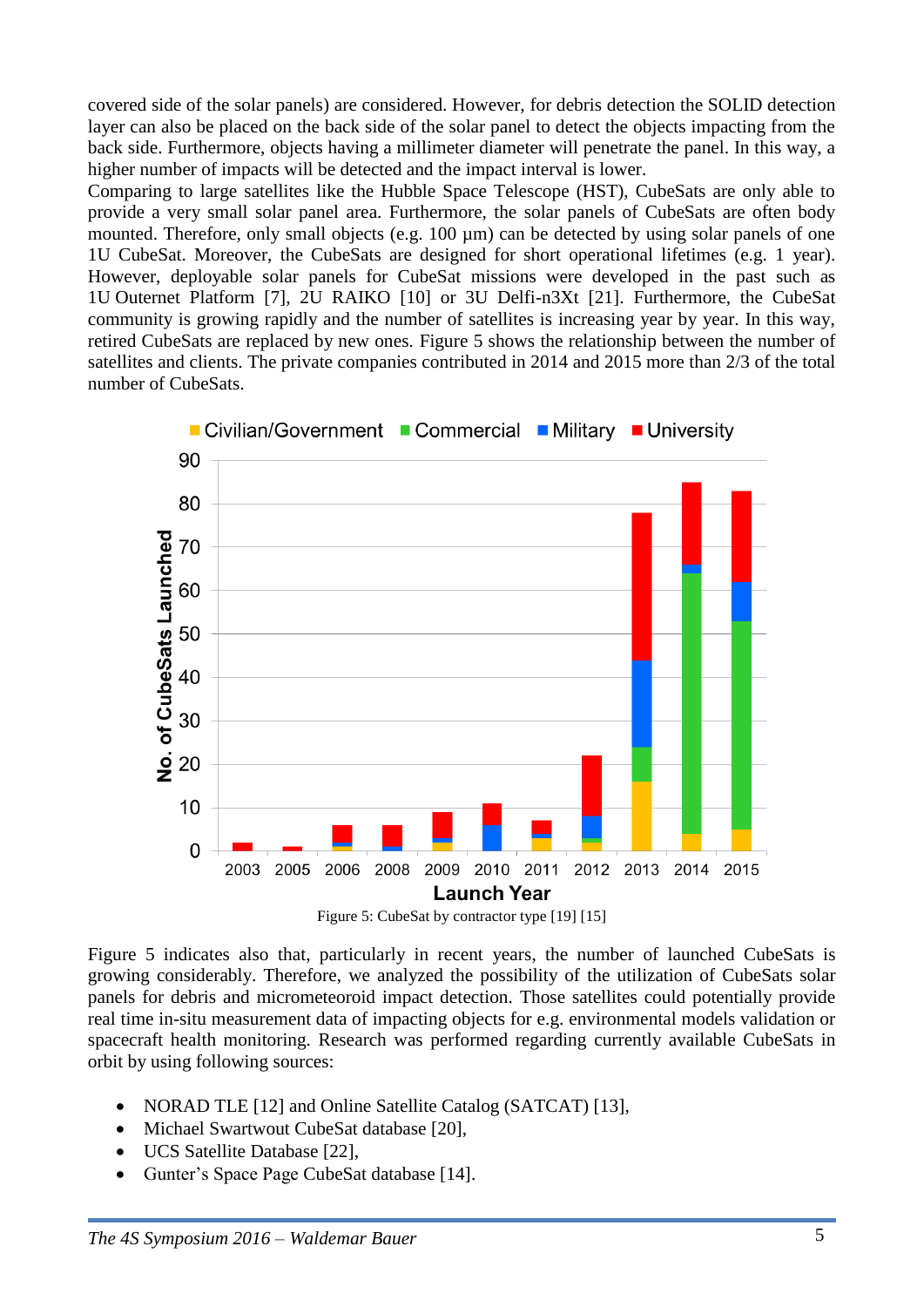[Table 1](#page-5-0) shows a list of CubeSats provided by country of origin between 30.06.03 and 15.04.16 (total number including demised CubeSats). The major portion of CubeSats have been contributed by the USA (220) followed by Japan (19) and Germany (7). The countries indicated with zero have not provided CubeSats until now, but are intended to do so in the near future. Since June 2003, 313 CubeSats have been launched. The majority 54 % (169) of the launched satellites are confirmed to be still in orbit. Almost 23 % (72) of the total number are still fully operational and 4 % (11) are only partially functional. The failed satellites represent 11 % (33), and of these failures 55 % (18) were declared to have failed on deployment. For 17 % (53) of CubeSats the status is unknown and 46 % (143) are demised.

<span id="page-5-0"></span>

| <b>Country</b> | Launched                | <b>Active</b>  | <b>Country</b>        | <b>Launched</b> | <b>Active</b>    |
|----------------|-------------------------|----------------|-----------------------|-----------------|------------------|
| <b>USA</b>     | 220                     | 42             | Israel                | 1               | 1                |
| Japan          | 19                      | $\overline{2}$ | Norway                | $\mathbf 1$     | $\mathbf 0$      |
| Germany        | $\overline{7}$          | $\overline{4}$ | Pakistan              | $\mathbf 1$     | $\pmb{0}$        |
| Denmark        | 6                       | 3              | South Africa          | 1               | $\mathbf{1}$     |
| Singapore      | 6                       | $\overline{2}$ | Ukraine               | 1               | $\mathbf{1}$     |
| <b>UK</b>      | 5                       | $\overline{2}$ | Estonia               | 1               | 0                |
| <b>Brazil</b>  | 3                       | $\overline{0}$ | Uruguay               | $\mathbf{1}$    | $\mathbf{1}$     |
| Spain          | 3                       | $\mathbf 1$    | Iraq                  | $\mathbf 1$     | $\mathbf{1}$     |
| Peru           | 3                       | $\mathbf 0$    | South Korea           | $\mathbf 1$     | $\mathbf 0$      |
| China          | 3                       | $\mathbf 0$    | Greece                | $\mathbf{1}$    | $\mathbf 0$      |
| <b>CIS</b>     | $\overline{c}$          | $\overline{2}$ | Romania               | $\mathbf 1$     | $\pmb{0}$        |
| Netherlands    | $\overline{c}$          | $\mathbf 1$    | India                 | 1               | $\mathbf{1}$     |
| Switzerland    | $\overline{2}$          | $\mathbf 1$    | Taiwan                | $\mathbf 1$     | 0                |
| Ecuador        | $\overline{2}$          | $\mathbf 1$    | Hungary               | 1               | $\boldsymbol{0}$ |
| Argentina      | $\overline{c}$          | $\overline{2}$ | Austria               | $\mathsf 0$     | $\boldsymbol{0}$ |
| Turkey         | $\overline{2}$          | $\mathsf 0$    | <b>Belize</b>         | $\mathsf 0$     | $\mathbf 0$      |
| Lithuania      | $\overline{2}$          | $\mathbf 0$    | Australia             | $\mathbf 0$     | $\mathbf 0$      |
| Vietnam        | $\overline{2}$          | $\mathbf 0$    | Finland               | $\mathbf 0$     | $\mathbf 0$      |
| Belgium        | $\overline{2}$          | $\overline{2}$ | Colombia              | $\mathbf 0$     | $\mathbf 0$      |
| Italy          | $\overline{c}$          | $\mathbf 0$    | <b>Czech Republic</b> | $\mathbf 0$     | $\mathbf 0$      |
| Canada         | $\overline{\mathbf{c}}$ | $\mathbf 1$    | Portugal              | 0               | $\mathbf 0$      |
| Poland         | $\mathbf 1$             | $\mathsf 0$    | <b>UAE</b>            | $\pmb{0}$       | $\mathbf 0$      |
| France         | $\mathbf 1$             | 0              | <b>Total</b>          | 313             | 72               |

Table 1: Number of CubeSats provided by country

[Figure](#page-6-0) 6 shows the number of CubeSats distributed over different altitudes (left) and inclinations (right) respectively, excluding those which have already demised (see also [Table 1\)](#page-5-0) or for which orbital data is not available (19 satellites). Since some of the satellites are placed into an eccentric orbit, the apogee was chosen for this analysis for "altitude" indication.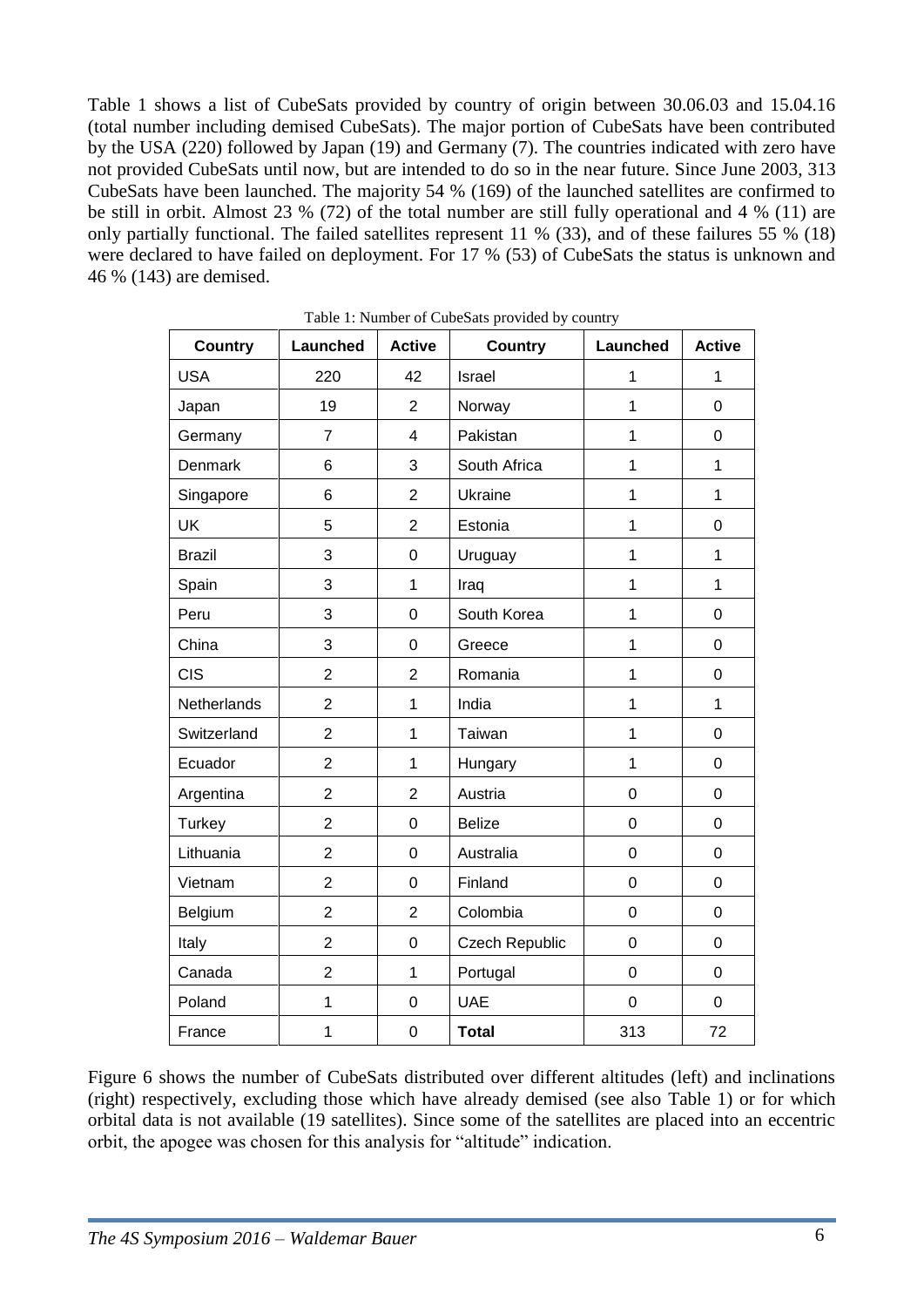

Figure 6: Number of CubeSats at specific altitudes (left) and inclination (right) as of April 2016

<span id="page-6-0"></span>Examination of these two figures show that more than half of all CubeSats (85 or 57% of total) are placed within an altitude range of 600 - 800 km, with the majority of these lying within an inclination range of 95-100°. A second distribution of CubeSats can be found within an altitude range of 300 - 400 km (30 or 20% of total) and an inclination of 50 - 55°. The latter is largely represented by the PlanetLabs "Flock" [18] constellation as well as several CubeSats provided by Japan [18], which are launched into space via the Falcon 9 / Dragon (for U.S. satellites) or the H-IIA / HTV (for Japanese satellites) and then deployed from the ISS.

[Figure](#page-6-1) 7 merges the information regarding the altitude and the inclination of CubeSats. The majority of CubeSats (38) are released at altitudes between 600 km to 650 km and an inclination of 95 -100°.



<span id="page-6-1"></span>Figure 7: Distribution of CubeSats apogee vs inclination as of April 2016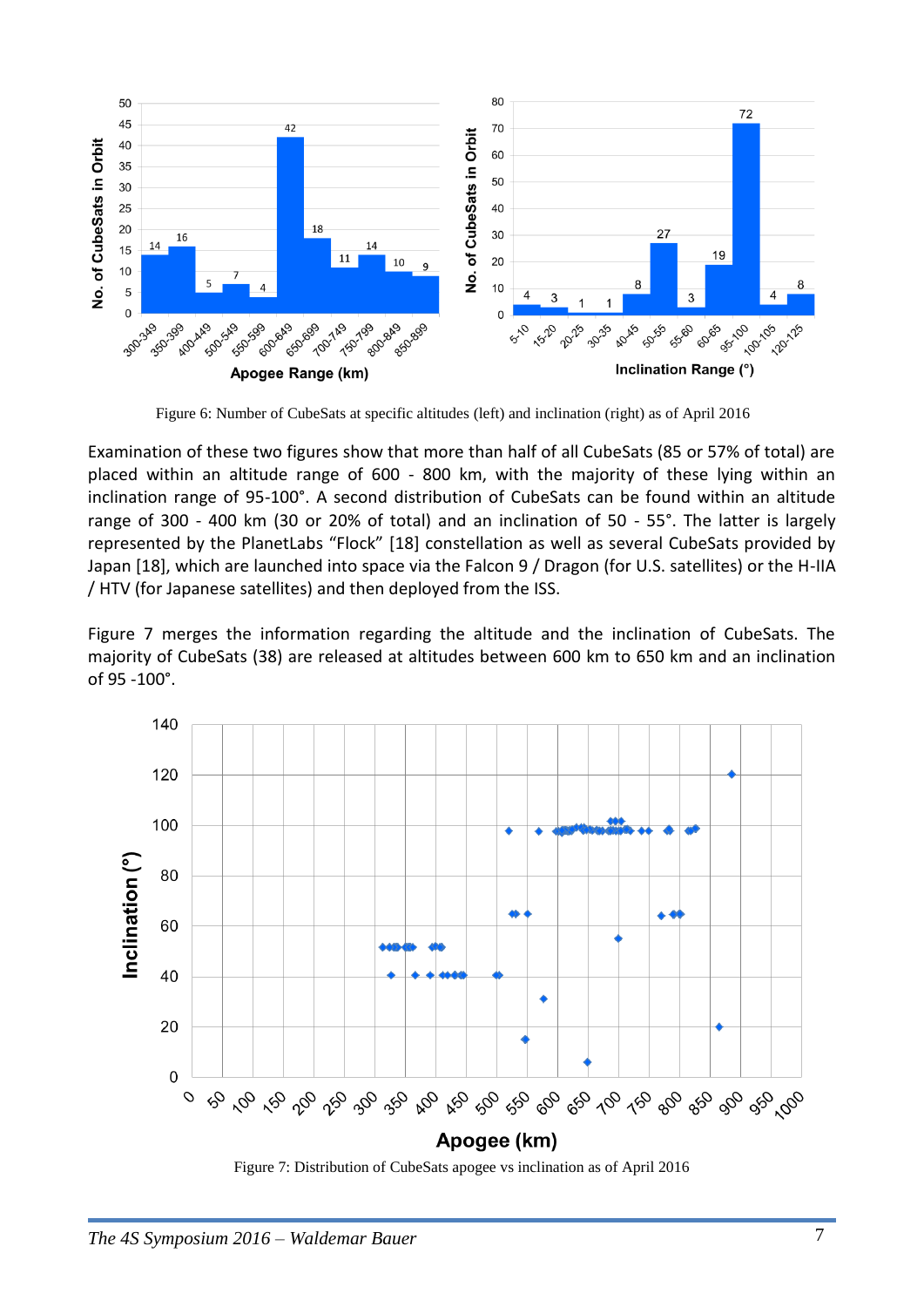[Figure](#page-7-0) 8 shows CubeSats in orbit subdivided by type (number of units: U) of the spacecraft. The total number of CubeSats without demised CubeSats is indicated on the left and the still active spacecraft in orbit are presented on the right of [Figure](#page-7-0) 8. The majority of CubeSats are the 3U (47% of active) type followed by 1U (25% of active) type.

The estimation of the detection area was done with an average of 80 cm<sup>2</sup> per solar panel of 1U CubeSat. This number is slightly larger than the area covered by 2 solar cells, which results in ca. 60 cm² (e.g. 28% AZURSPACE TJ solar cell: 30,18 cm² each [1]) and is derived from CubeSat panel design developed at DLR. The total detection area of one 1U CubeSat results in 480 cm², for a 1.5U CubeSat in 640 cm², for a 2U CubeSat in 800 cm², and for a 3U CubeSat in 1120 cm². For a 6U CubeSat, the area was chosen equal to a 3U CubeSat, since not all sides are generally covered by solar cells. Furthermore, for this analysis the solar panels are assumed to be body mounted for all type of CubeSats and accommodation aspects (e.g. integration of patch antenna) are neglected.

Using data of CubeSats from above mentioned databases, it was found that the distribution of CubeSats can be assumed as follow: 0.5U (2); 1U (18); 1.5U (10); 2U (6); 3U (34), 6U (2). Based on this information the total solar panel area is estimated. The total solar panel area of the 72 active CubeSat´s results in 6.1 m². At the 600-650 km altitude range the total solar panel area of those satellites is about 2.5 m².



Figure 8: Total number of CubeSats by units without demised (left) and still active (right) as of April 2016

<span id="page-7-0"></span>[Table](#page-7-1) 2 shows a summary of the missions of which the solar panels were retrieved from space for Post Flight Analysis (PFA). The measurement data (e.g. damage size, number) were utilized for ESA´s MASTER-model validation.

<span id="page-7-1"></span>

| Table 2: Retrieved solar panels of HST and EuReCa from space; FPA = Post Flight Analysis, $D_M$ = mission duration, |
|---------------------------------------------------------------------------------------------------------------------|
| h = altitude, i = inclination, $A_{SZ}$ = total analysed solar panel area [8, 9, 11, 16, 17]                        |

| Spacecraft    | Mission    |            |              | Orbit |      | Area          |
|---------------|------------|------------|--------------|-------|------|---------------|
|               | Start      | End        | $D_M$ (days) | h(km) | i(°) | $A_{SZ}(m^2)$ |
| HST (PFA1)    | 24.04.1990 | 08.12.1993 | 1320         | 614   | 28,5 | 20,73         |
| HST (PFA2)    | 04.12.1993 | 03.03.2002 | 3011         | 614   | 28,5 | 41,46         |
| <b>EuReCa</b> | 01.08.1992 | 24.06.1993 | 326          | 495   | 28,5 | 20,04         |

The estimated solar panel area of CubeSats is lower than that of retrieved hardware from space. However, the data gained from missions (see [Table](#page-7-1) 2) represents an accumulated number of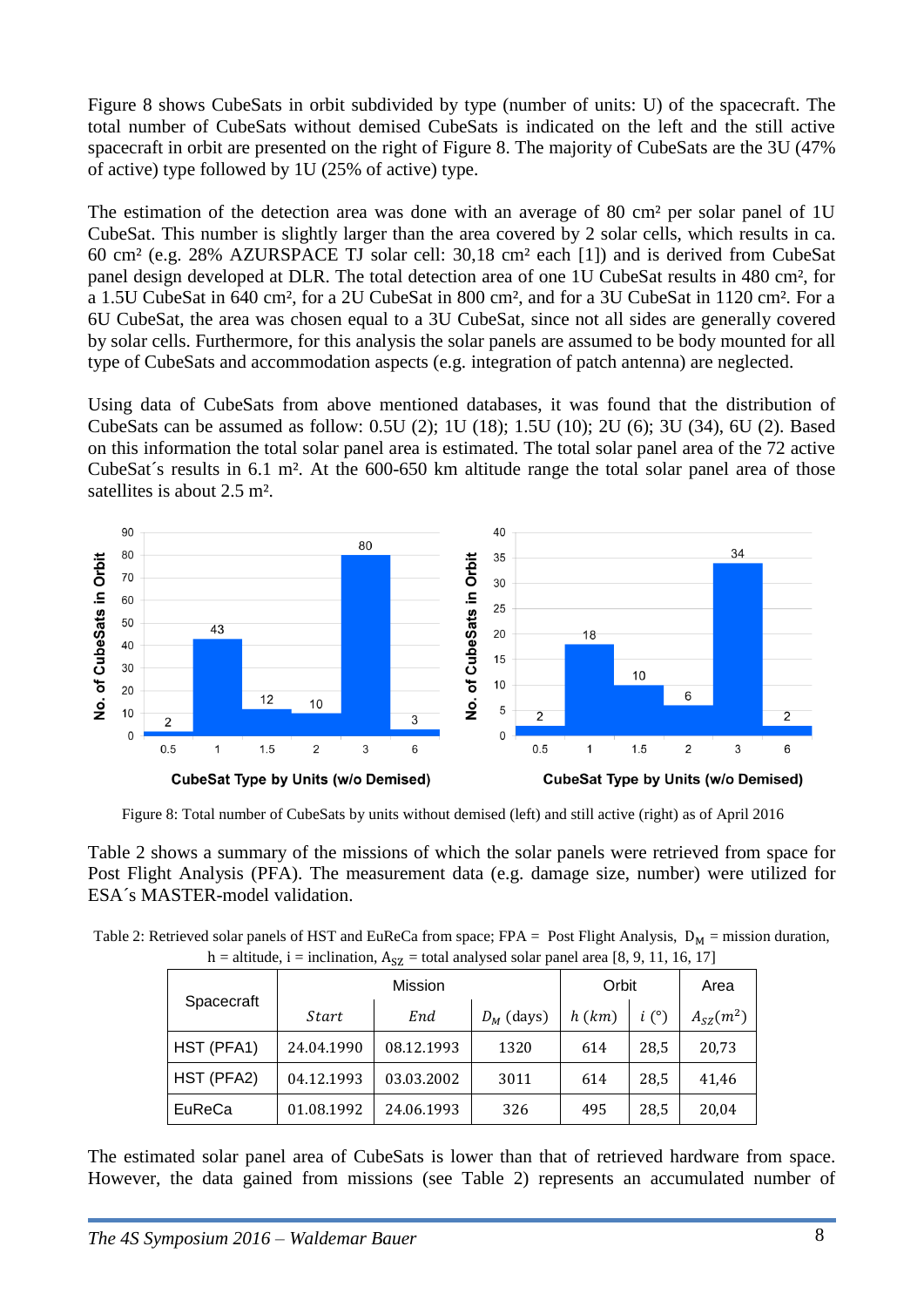impacts over the mission duration. Using CubeSats the data can be provided in real-time and from different orbits year by year. In this way, the required number of measurements for model validation might be lower. However, this issue was not investigated so far and is a core competence of the Technical University Braunschweig.

[Table](#page-8-0) 3 summarizes the requirements of the SOLID debris detector for a CubeSat mission. SOLID is a secondary payload that can be flown on any satellite and in any orbit. As mention above, the system is already developed for a nanosatellite and a CubeSat at DLR and can be easily adapted to different solar panel design (e.g. nano, micro and mini satellites also with deployable solar panels). The design philosophy of SOLID is to utilize already existing satellite systems for impact detection. SOLID is a low cost payload (manufacturing cost for CubeSat  $\sim$  1-5 k $\epsilon$ ), that has low requirements regarding e.g. mass, volume, data rate.

<span id="page-8-0"></span>

| <b>Criteria</b>                  | <b>Requirement</b>                                                                                                                                                                     |  |  |  |
|----------------------------------|----------------------------------------------------------------------------------------------------------------------------------------------------------------------------------------|--|--|--|
| Dimensions                       | Adaptable to different solar panel design                                                                                                                                              |  |  |  |
| Mass                             | $\sim$ 200 g/m <sup>2</sup> + electronics + wire                                                                                                                                       |  |  |  |
| AOCS                             | Knowledge regarding the orientation of the<br>S/C at the time of impact is beneficial (e.g.<br>housekeeping data at the time of impact,<br>angular rate over time about x, y, z axis). |  |  |  |
| Pointing                         | No                                                                                                                                                                                     |  |  |  |
| Altitude range (km)              | All altitudes possible                                                                                                                                                                 |  |  |  |
| Inclination range (°)            | All inclinations possible                                                                                                                                                              |  |  |  |
| Temp. op.; standby $(^{\circ}C)$ | $+/- 100$ °C; $+/- 100$ °C (SOLID solar panel)                                                                                                                                         |  |  |  |
| Power op.; standby (W)           | $\sim$ 150 mW; tbd. (architecture dependant)                                                                                                                                           |  |  |  |
| Science data                     | 200 bytes per impact (data per day is<br>depending on detection area and orbit)                                                                                                        |  |  |  |
| Downlink                         | tbd. (e.g. $1 \times per$ day / week)                                                                                                                                                  |  |  |  |
| Duration of operation            | mission life time                                                                                                                                                                      |  |  |  |
| Moving parts                     | Nο                                                                                                                                                                                     |  |  |  |
| <b>Radiation limitation</b>      | No (SOLID solar panel)                                                                                                                                                                 |  |  |  |
| Potential risks                  | Low, no disturbance of primary payload.<br>SOLID can be switched off if required.                                                                                                      |  |  |  |

Table 3: Requirements imposed SOLID debris detector for satellite missions

# **6. CONCLUSION**

The knowledge regarding small but abundant space debris and micrometeoroid objects in space is low. Those objects are however relevant for space missions e.g. for sensitive scientific payloads such as optical telescopes. Since the available data is insufficient and after the retirement of the Space Shuttle, only very limited hardware can be retrieved from space for analysis, and so new sensor technologies are required. Considering this need, a new type of sensor was developed at DLR. The in-situ detection system SOLID utilizes subsystems of a spacecraft for impact detection. The core element of the system is a solar panel equipped with a SOLID sensor, which provides a large detection area for in-situ debris detection. A verification of the detection method was performed by Hypervelocity Impact (HVI) tests at Fraunhofer EMI, Freiburg, Germany. The OOV will be performed on the TechnoSat mission of the Technische Universität Berlin in 2017.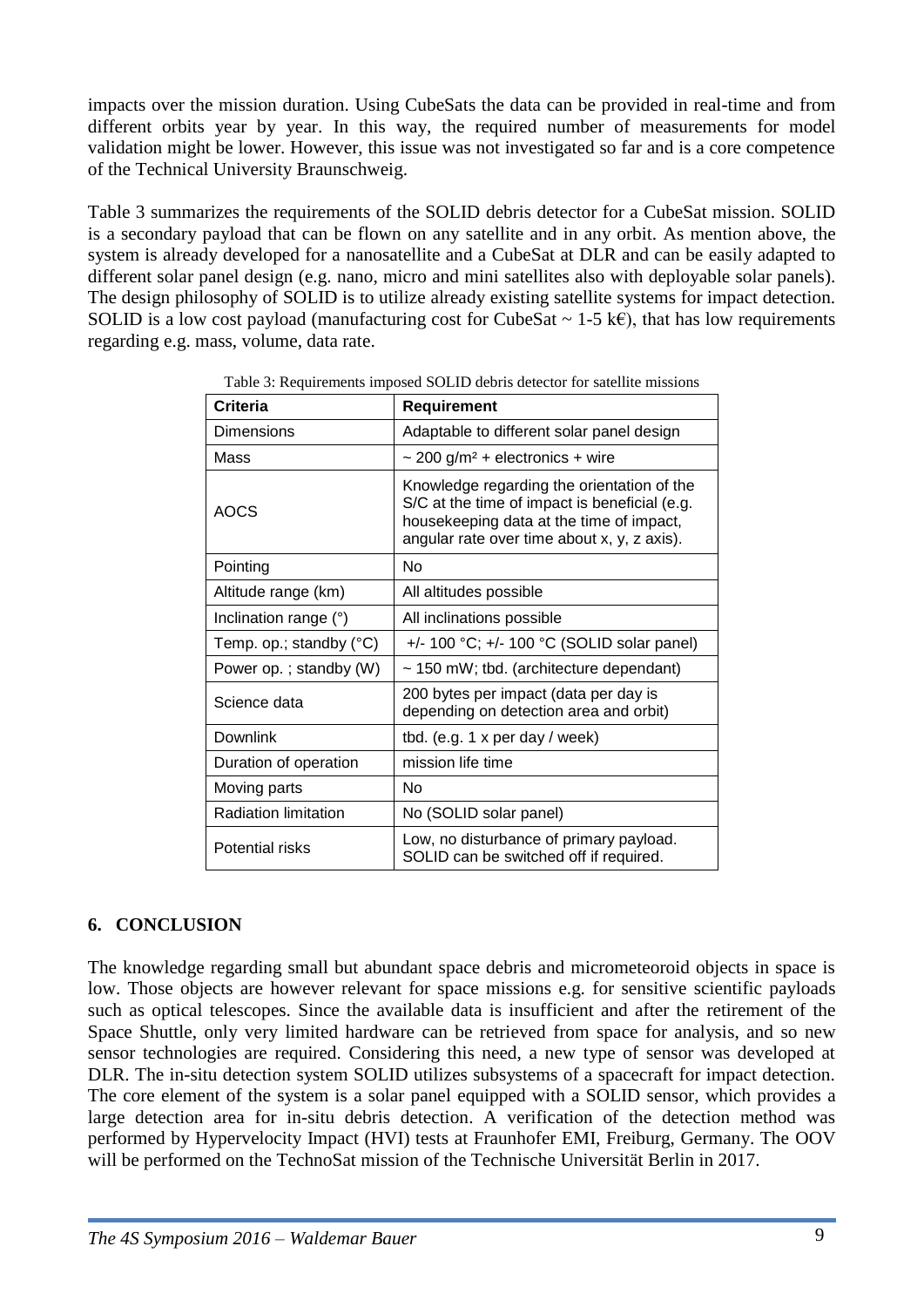The growing number of CubeSats in different orbits could potentially contribute to the characterization of the space environment in the future. Furthermore, small satellites offer an excellent opportunity to test systems in orbit prior to implementation on a large satellite for operational use. Therefore, an analysis was performed regarding the number of available CubeSats in orbit. The estimation of the total detection area was performed under consideration of active CubeSats only, since this number of satellites would potentially provide measurement data once equipped with a SOLID sensor and placed in orbit. The currently available total solar panel area of active CubeSats in orbit is estimated to be 6.1 m². By applying SOLID detection method to different spacecraft in different orbits, an environmental database can be generated. This database contains information regarding the impact time and the spatial distribution of objects in space. The measured data can be used to complement the Space Surveillance Network (SSN) catalog data and close the gap where presently only limited data exists. The data gap exists between ground based measurements and measurements gained from retrieved hardware e.g. Long Duration Exposure Facility (LDEF), Hubble Space Telescope (HST), European Retrievable Carrier (EURECA). Furthermore the collected data can be used for environmental models validation, risk assessment for critical space assets and also for space-based systems optimization.

### **7. REFERENCES**

- [1] AZUR SPACE Solar Power GmbH. 2012. *28% Triple Junction GaAs Solar Cell Type: TJ Solar Cell 3G28C*. http://www.azurspace.com/images/pdfs/HNR\_0002490-00-03.pdf. Accessed 30 December 2013.
- [2] Barschke, M. and Gordon, K., Eds. 2014. *TUBiX20 – A Generic Systems Architecture for a Single Failure Tolerant Nanosatellite Platform*, Toronto, Canada.
- [3] Barschke, M. F., Adirim, H., Balagurin, O., Ballheimer, W., Dornburg, L., Kayal, H., Noack, D., Nitzschke, C., Pilz, N., Wojtkowiak, H., and Brieß, K., Eds. 2013. *TechnoSat - A Nanosatellite Mission for On-Orbit Technology Demonstration*. *Nitzschke, N. Pilz, H. Wojtkowiak and K. Brieß*, Logan, USA,
- [4] Bauer, W., Romberg, O., Pissarskoi, A., Wiedemann, C., and Vörsmann, P. 2013. In orbit debris-detection based on solar panels. *CEAS Space J* 5, 1-2, 49–56.
- [5] Bauer, W., Romberg, O., and Putzar, R. 2015. Experimental verification of an innovative debris detector. *Acta Astronautica* 117, 49–54.
- [6] Bauer, W., Romberg, O., Wiedemann, C., Drolshagen, G., and Vörsmann, P. 2014. Development of in-situ Space Debris Detector. *Advances in Space Research* 54, 9, 1858–1869.
- [7] ClydeSpace. 2016. *The 1U Outernet Platform*. https://www.clyde.space/our-missions/10 outernet. Accessed 15 April 2016.
- [8] Drolshagen, G., Carey, W., McDonnell, J., Stevenson, T., Mandeville, J., and Berthoud, L. 1997. HST solar array impact survey: Revised damage laws and residue analysis. *Advances in Space Research* 19, 2, 239–251.
- [9] Drolshagen, G., McDonnell, T., Mandeville, J.-C., and Moussi, A. 2006. Impact studies of the HST solar arrays retrieved in March 2002. *Acta Astronautica* 58, 9, 471–477.
- [10] eoSharing Earth Observation Resources. *RAIKO Nanosatellite*. https://directory.eoportal.org/ web/eoportal/satellite-missions/r/raiko. Accessed 15 April 2016.
- [11] Flegel, S., Gelhaus, J., Möckel, M., and Wiedemann, C, Kempf, D. 2011. *Maintenance of the ESA MASTER Model*. Final Report. Institute of Aerospace Systems (ILR), Technische